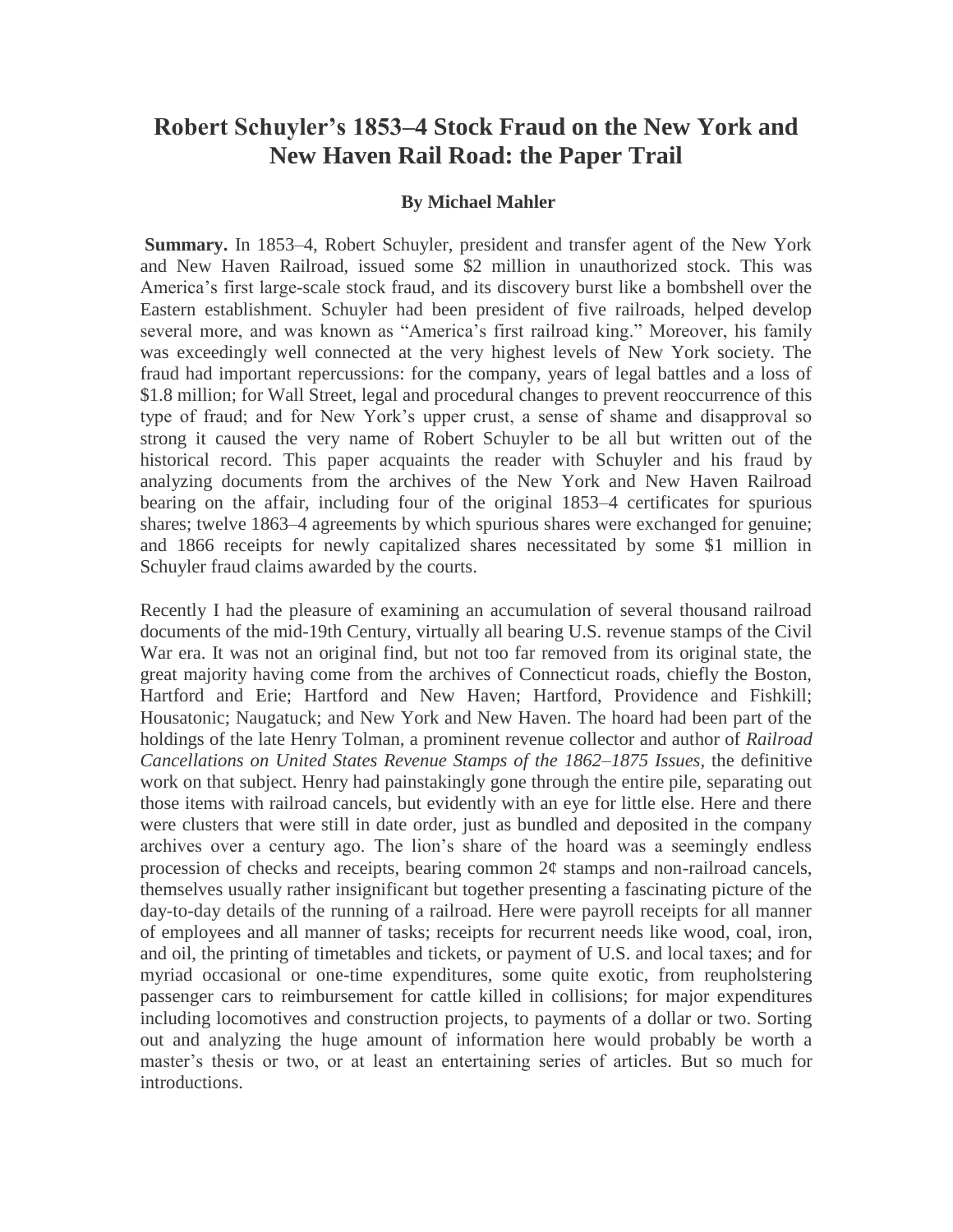#### **The Stock Certificates: New Haven**

 Hidden among the checks and receipts were a few dozen stock certificates of the New York and New Haven Railroad Co. To my delight, many were types or subtypes not listed in Terry Cox's compendium, Collectible Stocks and Bonds from North American Railroads [\(http://www.coxrail.com\)](http://www.coxrail.com/). Figure 1 shows the earliest, issued February 1, 1848, at the New Haven office. Note the \$2,500,000 capitalization; as discussed below, this was increased to \$3,000,000 in August 1851. Cox records only one other New Haven certificate showing the original capitalization. In the example at hand, the shares were transferred in 1864, and a  $25¢$  U.S. revenue stamp affixed to pay the tax on the power of attorney for stock transfer (Mahler, 1999).

 Four more certificates of the New Haven office, all dated 1853, have a similar style (Figure 2), but with numerous small differences from the earlier one. The capitalization is now \$3 million; the paper is light blue, not gray; the printer is now "G. S. Roe, Stationer and Printer," not "H. Cogswell, Stationer" (although both are at the same address, 19 and 21 Merchants' Exchange, New York); and there are differences in wording, font or font size, and ornamentation. This type was previously unlisted by Cox. On all four, the stock was transferred in 1863–5, and a revenue stamp affixed. As such they must have been atypical; my intuition is that because they bore stamps these four were culled from a larger group, which has evidently not survived.

#### **New York Certificates**

 The hoard contained 26 certificates executed at the New York office, dated 1850– 54, printed in various shades of red on bluish paper, in two major types showing capitalization \$2.5 million, then \$3 million, each with subtypes. Four certificates, all dated 1850–1, were of the first type; Cox had previously listed just a single example. Again, for all four the shares were transferred in 1863–5 and a 25¢ revenue affixed. The latest of the four is a bit different from the others: its serial number (2271) is in a smaller and bolder font (Figure 3); the imprint reads the same but is in a smaller font; and the paper is darker, a blue gray.

 After the capitalization was increased to \$3 million in August 1851 (Shaw, 1972), the certificates were changed to reflect this: the latest recorded showing the original capitalization is dated August 23, 1851 (#2271, Figure 3), and the earliest at \$3 million (#2828), November 14, 1851. Close examination reveals three subtypes. On the aforementioned certificate #2828, the serial number has reverted to a large font (Figure 4). By certificate #3230, dated April 30, 1852, and on all subsequent examples from the present find, it is in a smaller, bolder, different font. And by #3455, dated October 12, 1852, the imprint has been changed from "G. S. Roe" to "George Scott Roe." Small changes, to be sure, but certainly indicative of separate printings.

 As with the certificates already described, with just three exceptions these too were notable for the presence of revenue stamps, affixed when the shares were transferred in 1862–5. To reiterate, they must have been unusual thus, as the certificates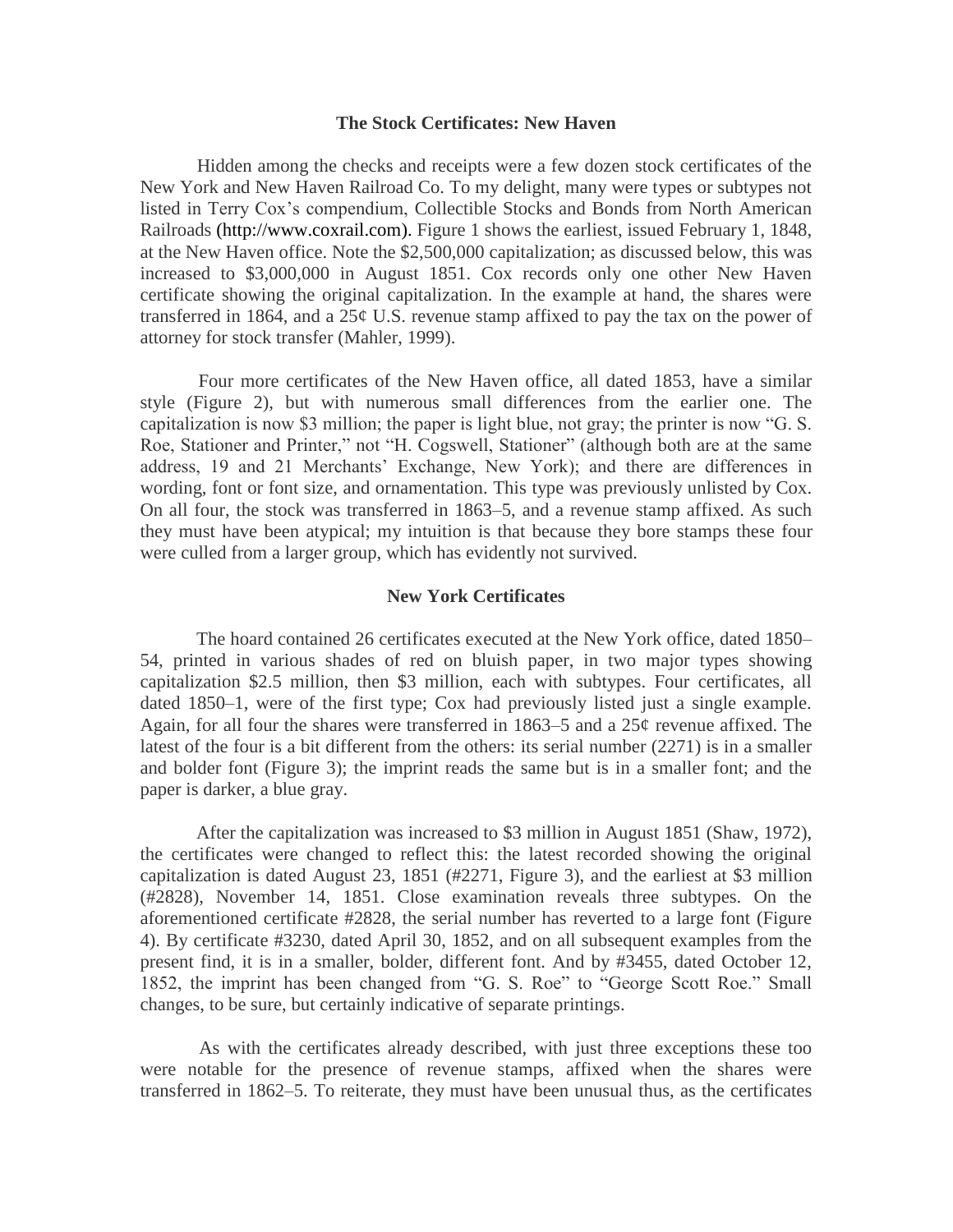had been generated roughly a decade earlier. Certificates lacking stamps must originally have been much more numerous—but where are they? Four of those in the present find are significant in that they bear matching  $25¢$  Power of Attorney stamps affixed in late 1862 or early 1863, just as required when the Civil War stamp taxes went into effect October 1, 1862. Agreement stamps were required on agreements, Bank Check stamps on bank checks, and so on; a power of attorney for stock transfer required a 25¢ Power of Attorney stamp. Twenty-five categories of documents were taxed, most with multiple rates, requiring 80 different stamps. The task of producing and circulating so many stamps quickly proved insurmountable, and as of December 25, 1862, matching stamps were no longer required. They continued to be used in significant quantities for some months, however, as stocks ordered in compliance with the original law were gradually depleted. These early matching usages (EMUs) are the *crème de la crème* of fiscal history, avidly sought after by revenue specialists; those from the period of obligatory matching use before December 25, 1862, are doubly desirable. Figure 5 shows a certificate executed in March 1854 with transfer December 17, 1862, and 25¢ Power of Attorney imperforate cancelled December 23.

#### **The Boston Office**

 Figure 6 shows the *piece de resistance* of this find, a certificate issued not at New York or New Haven, but at the company's Boston office. It is dated November 16, 1853, with serial number 69. By this time over 4000 certificates had been issued in New York, and another 600 or so in New Haven. This variety was unrecorded by Cox. More will be said of this certificate below.

## **Robert Schuyler and the "Spurious Stock"**

 Tucked among the certificates, initially unnoticed, was a small group of printed agreements, which on reading, suddenly became eminently noticeable. Figure 7 shows an example. It reads:

> Received, of the **NEW-YORK AND NEW-HAVEN RAIL-ROAD CO.,** (Five) Shares of the newly issued Stock, created under the Resolution of the Board of Directors, October 26, 1863, the same being in full satisfaction and discharge of all claims, demands and damages, arising out of the frauds or over-issues of ROBERT SCHUYLER, former Transfer Agent of the Company, or out of the alleged negligence or misconduct of the Company, or of any Director or officer thereof. And (I) hereby authorize the Cancellation of (Ten) shares of the so-called spurious Stock, standing in (my) name, or of which (I) claim to be the owners. And in consideration of the premises, and of the warranty of the Company of the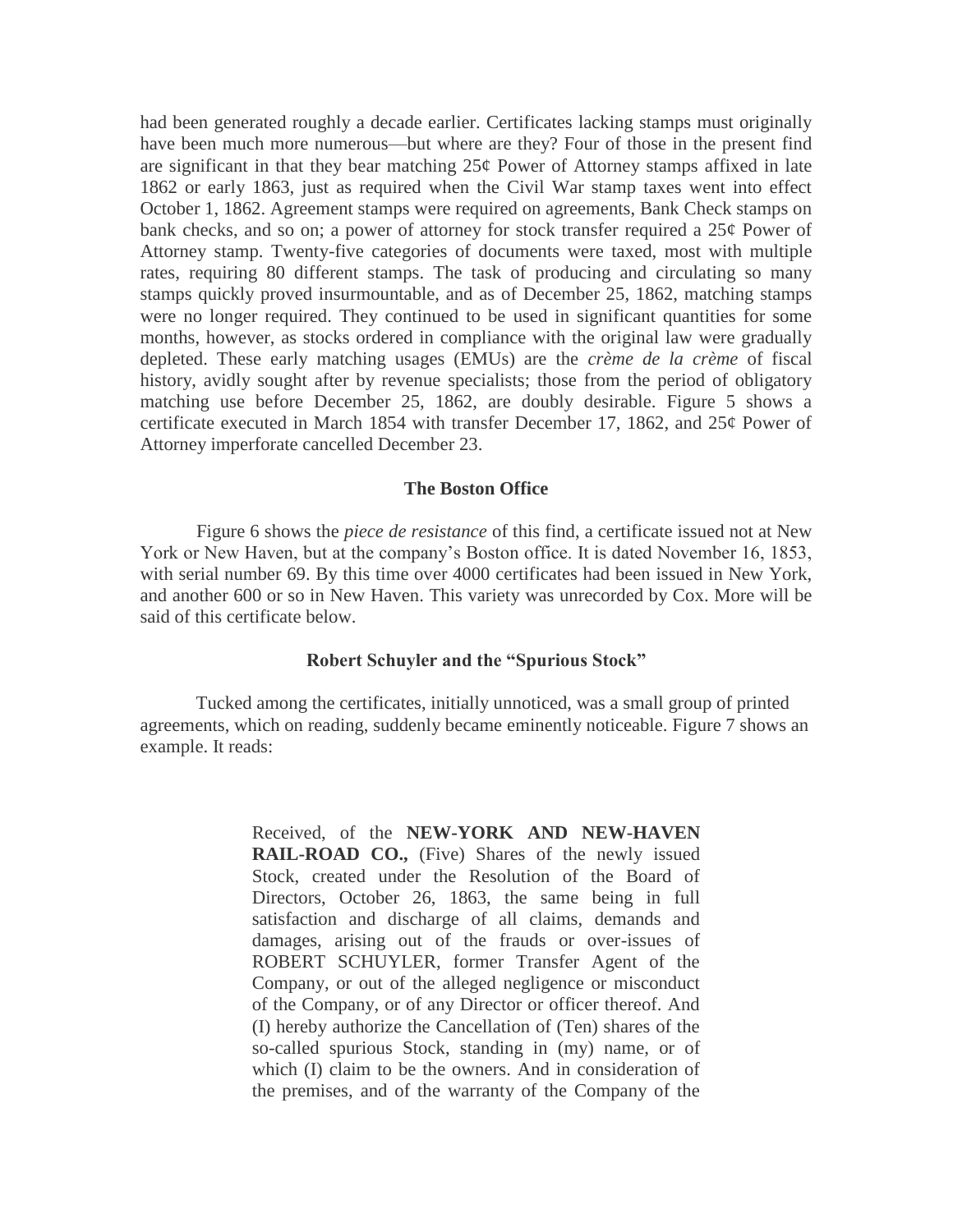Company of the genuineness of the said newly issued Stock, (I) also hereby covenant with the said Company, that no other person has any interest in the said alleged spurious Stock, or any claim for damages or otherwise, in respect thereof. (Ctf 4896-10) [signed] (Henry Hart)

(Old Saybrook, Conn.)

Dated, (November 30th) 1863.

A 5¢ Agreement stamp, cancelled "H. H. 11/30/1863" in Hart's hand pays the 5¢ tax on an Agreement or Contract (Mahler, 1999). The find contained eleven more such documents. On each, the number of new shares was exactly half that of the "so-called spurious Stock."

 "Frauds"? "Over-issues"? "Spurious stock"? Here was a whiff of scandal to quicken the pulse of any history buff. A quick check of the certificates in the group showed that all but one from the New York office had been signed as Transfer Agent by Robert Schuyler (Figures 3–5). Were they spurious? They had been issued nearly a decade before the exchange of bad stock for good in 1863–4. What was going on here?

#### **1853–4: Schuyler's Sensational Fraud**

 An Internet search on Schuyler provided a few clues. In the early 1850s Robert Schuyler had achieved fame as "America's first railroad king," then infamy as the perpetrator of its first massive stock fraud. Few have fallen so far, so fast. Schuyler had been president of five railroads: the Illinois Central; New York and Harlem; New York and New Haven; Renssalaer and Saratoga; and Sangamon and Morgan, most of them simultaneously; had been instrumental in the construction of the Vermont Valley and the Washington and Saratoga; and involved in the promotion and administration of still others, including the Housatonic; Naugatuck; New Haven and Northampton; and Saratoga and Whitehall. A scion of a blue-blooded New York family that counted Alexander Hamilton among its ancestors, he was widely admired and trusted. But in his capacity as transfer agent of the New York and New Haven Rail Road, beginning October 1853 Robert Schuyler had issued some \$2 million in unauthorized stock. Large blocks had been given as collateral for loans, and some sold to unsuspecting investors, but not a penny had reached the company coffers. The irregularities became public at the beginning of July 1854 during an examination of the company's books in Schuyler's absence. He fled to Canada, then to Europe, where he died in disgrace in November 1855.

 Schuyler's defalcations were genuinely sensational, sending shock waves through the realms of finance and high society; one contemporary reaction was that the "Schuyler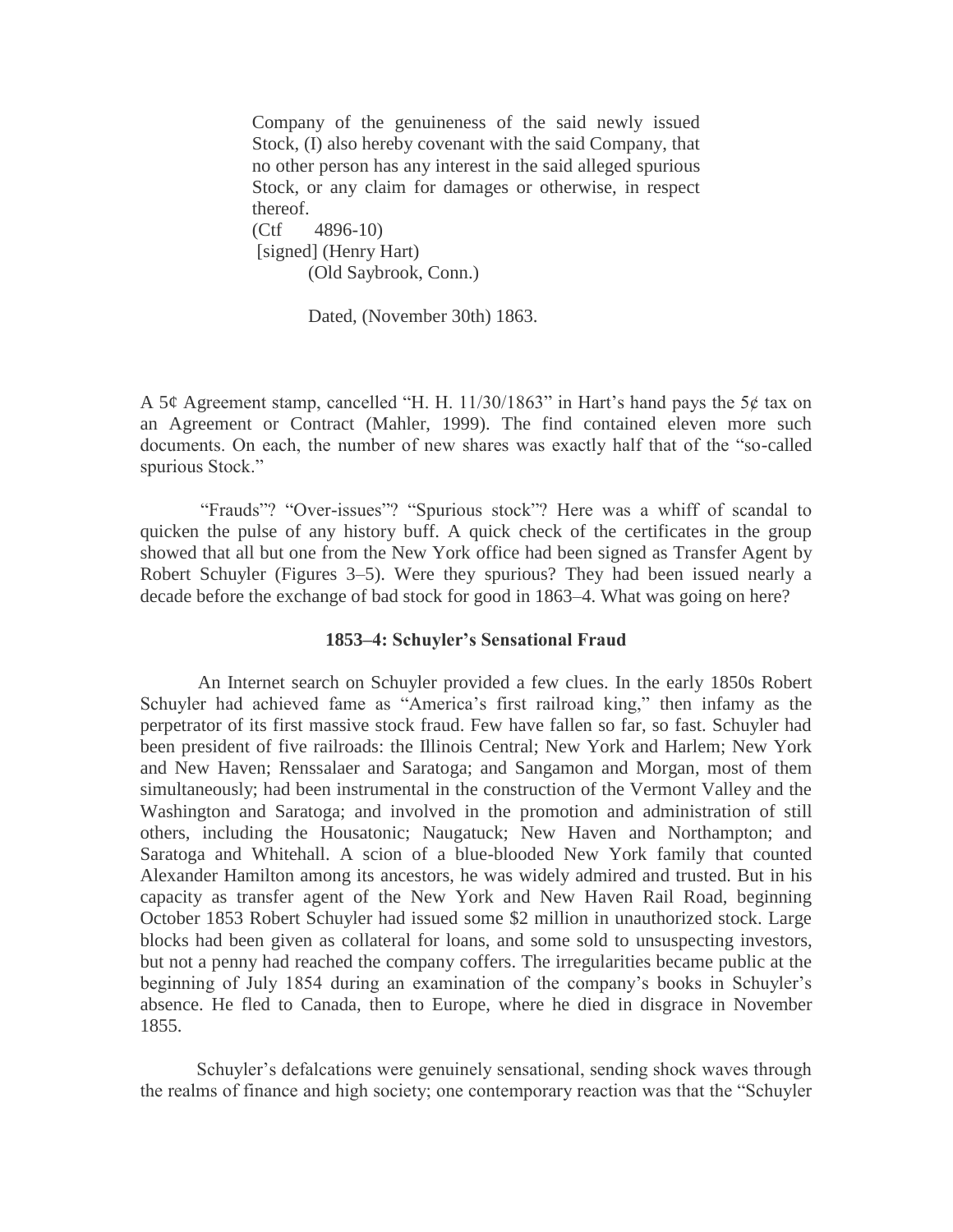fraud fell like a thousand bombshells, or hissed like a million fiery flying serpents in Wall-street" (*Bankers' Magazine,* 1854). It generated a train of lawsuits, counter-suits, and appeals that kept the affair in the public eye for more than a decade. The New York legislature in 1855 passed a law familiarly known as the "Schuyler Act," making overissue of capital stock a felony; previously there had been no statute covering such a breach of trust. The term "Schuylerizing" was coined to describe this and similar financial chicanery (Ackerman, 1890; Withington, 1958).

 There were extenuating circumstances. Schuyler had evidently not used the overissues for personal enrichment, but to keep afloat other railroad ventures he was juggling. Indeed, a thorough investigation in the aftermath of the 1854 scandal revealed similar over-issues on a much smaller scale as far back as 1848, that Schuyler had almost completely made good on by buying back and retiring the over-issued shares. Presumably he had the same intent toward the much larger defalcations of 1853–4, but events had spun out of his control. Moreover, Schuyler had made no attempt to hide what he was doing; it was all laid out in the company's books, over which he had complete control and exclusive access.

 Nevertheless, he had done considerable damage, and his fall from grace was complete. The railroad would eventually lose nearly \$1.8 million redeeming the spurious stock. Many small investors impatient of settlement sold their shares for pennies on the dollar. Three brokerage firms failed as an immediate consequence of the fraud, each leaving unpaid debts in its wake. (The first of these, Schuyler's own firm, R. & G. L. Schuyler, had announced its inability to meet its obligations July 1, 1854, days before the scandal broke, presumably because ventures Schuyler had funded with the spurious stock had themselves gone bad.)

### **Forgotten Fraud, Forgotten Man**

 Today, a fraud this substantial and significant—the first of its kind—would instantly become a permanent part of financial lore. In Schuyler's case, precisely the opposite occurred. Gradually a curtain of secrecy was drawn around it, described by Shaw (1972) as a "conspiracy of silence":

[Robert and George L. Schuyler] were scions of one of the most aristocratic American families, tracing their lineage back to the early Dutch patroons and possessing a fortune based on extensive, semi-feudal landholdings in the Hudson valley. Their grandfather was Philip Schuyler, the distinguished Revolutionary War general and hero of Saratoga; their grandmother was a member of the van Rensselaer clan. Their aunt—a daughter of the general—became the wife of Alexander Hamilton. And George successively married two daughters—his own cousins—of Alexander Hamilton. It would have been difficult to find anyone, during the first half of the 19th century, who was more fortunately endowed with ancestors, or more favorably connected, than the two Schuyler brothers. And, indeed, generations of Schuylers, exempt from the vulgar necessity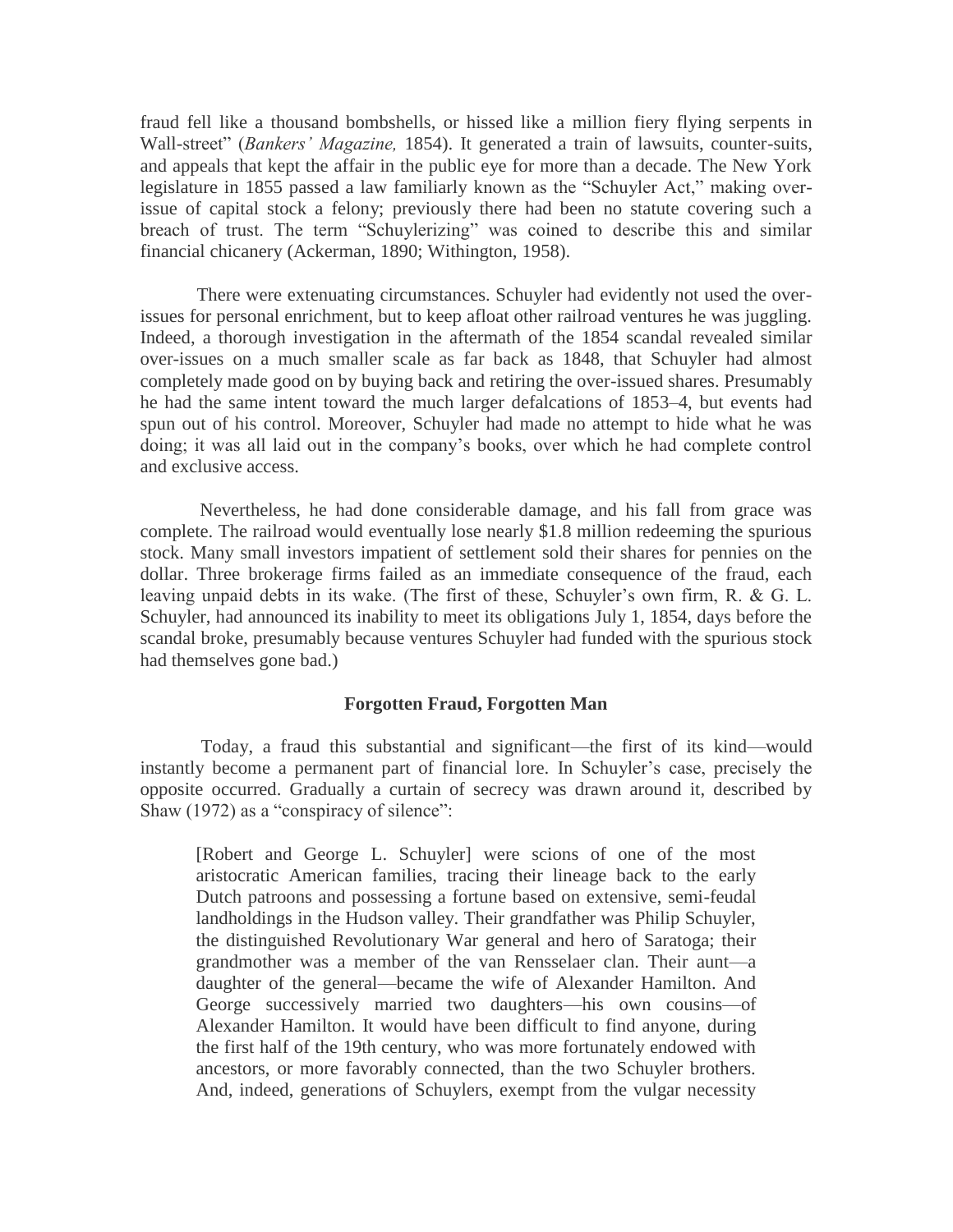of earning a living, have figured prominently as philanthropists, authors, and diplomats.

 In his own era Robert Schuyler was certainly the most prominent member of this family. During the mid-19th century, some members of the old, landowning aristocracy were making a transition into commerce, banking—and railroads—but none more successfully so than Robert Schuyler. He held simultaneously the presidency of at least three important railroads, and participated in the financing or construction of many more. Contemporaries instinctively sought him out for participation—or leadership—in projects that were particularly ambitious or challenging. At the same time he was a man of culture and manners, quite devoid of the crudities and indulgences associated with many of the self-made figures of this flamboyant era. ...

 Yet, with all of this prominence one may seek in vain for any mention of Robert Schuyler in encyclopedias or other standard reference sources. The accomplishments of many of his close relatives are described in detail, but the name of Robert Schuyler has been expunged as if by some massive conspiracy of silence. And, in a sense, there was such a conspiracy. For Schuyler was the perpetrator of the first large-scale stock swindle, a predecessor of more recent swindlers such as Ponzi, F. Donald Coster, Billie Sol Estes, and Tony de Angelis. Indeed, it might be held that his crime was worse than theirs, for, whereas these later miscreants were social nobodies, caught only momentarily in the spotlight of notoriety, Schuyler had achieved wealth and status at birth. Admittedly, it became clear afterwards that normal precautions to prevent fraud in the affairs of the companies he managed had been woefully lacking, but in the case of a Schuyler no one imagined that such precautions were necessary. As a contemporary newspaper editorialized, "if Robert Schuyler is capable of such a wrong, then no one is to be trusted."

New York's upper crust, in their embarrassment at the misdeeds of one of their own, appear to have suffered self-imposed guilt by association. At the very least they must have felt the scandal reflected badly on them as well, and sought to minimize mention of Schuyler in the public record. Such was their influence that they largely succeeded.

 General ignorance of the Schuyler affair continues today. Prominent Scripophily dealers offer Illinois Central bonds signed by Schuyler, routinely referring to him as "America's First Railroad King," but never as the perpetrator of its first major stock fraud. This can hardly be intentional; the scandal would seem to make his signature considerably more interesting, and hopefully more desirable and valuable. Wikipedia, the online "people's encyclopedia," includes profiles of even the most trivially famous, but is silent on Robert Schuyler. Even mighty Google yields only sparse results.

One consequence of Schuyler's fraud is that the New York stock exchange now required all certificates to be signed by two officers of a company (Ackerman, 1890). In fact nearly all companies took this precaution even pre-Schuyler, but now it became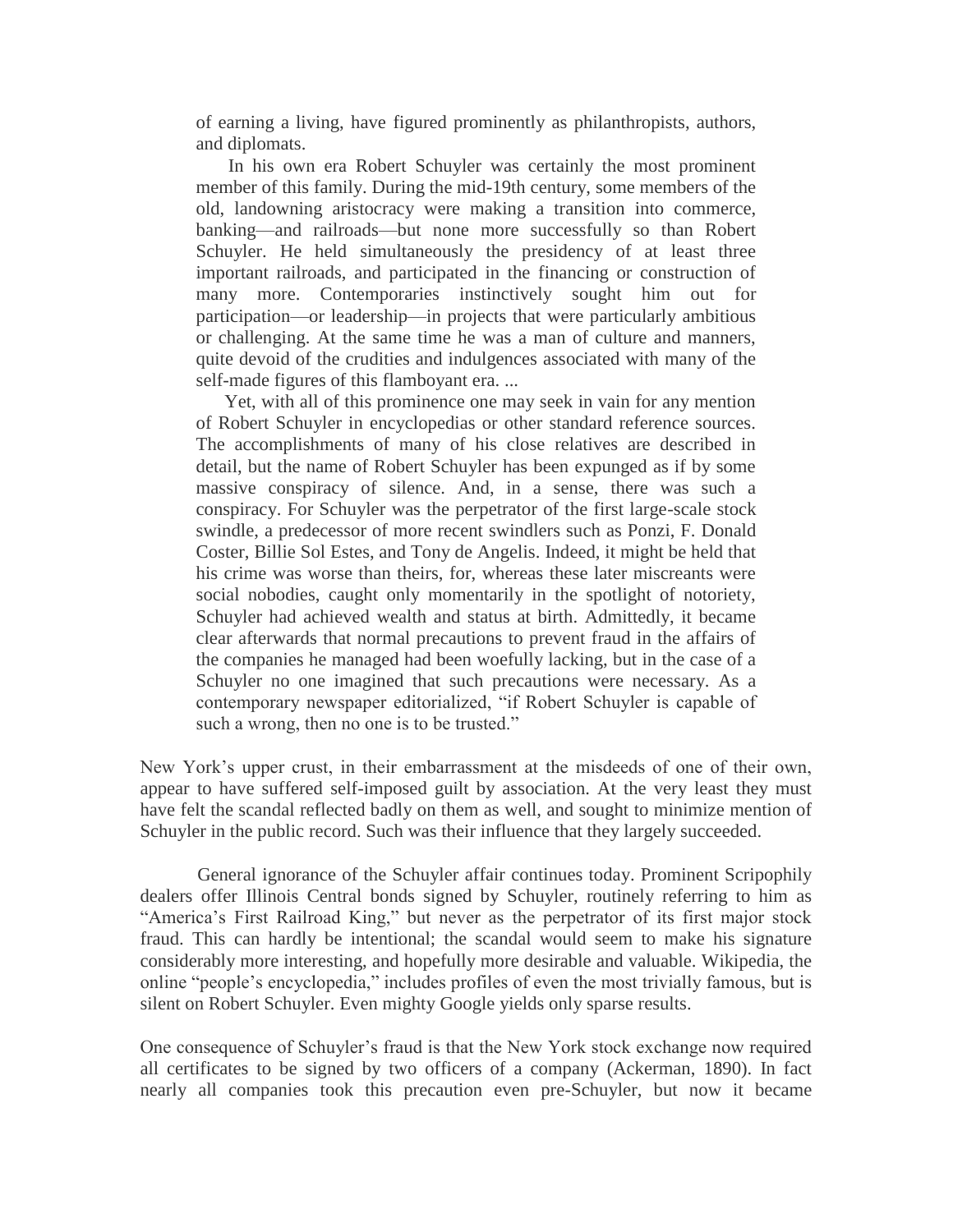essentially universal. A survey of my own collection verified this: of 189 different certificates from the decade of Civil War stamp taxes (1862–72), all but one bore two or more signatures, in the array of combinations tabulated below.

| Signature(s)               | <b>Number</b>  | <b>Comments</b>                   |
|----------------------------|----------------|-----------------------------------|
| President<br>Geo.)         | $\mathbf{1}$   | Princeton Manufacturing (Athens,  |
| President, Secretary       | 144            | 76.2% of total                    |
| President, Treasurer       | 25             | 13.3%                             |
| President, Cashier         | 9              | 4.8% (all banks)                  |
| President, Transfer Agent  | $\overline{2}$ | Milwaukee & Prairie du Chien RR;  |
|                            |                | Peoria & Bureau Valley RR         |
| President, Transfer Clerk  | $\mathbf{1}$   | Cleveland, Columbus, Cincinnati & |
|                            |                | Indianapolis RR                   |
| President, Clerk           | $\overline{2}$ | N.Y., Providence & Boston RR;     |
|                            |                | Eureka Marble                     |
| Treasurer, Secretary       | $\overline{2}$ | N.Y. Rubber; Devon Oil            |
| Cashier, Transfer Clerk    | $\mathbf{1}$   | Chicago, Burlington & Quincy RR   |
| President, Treasurer, Sec. | $\overline{2}$ | Alden Type Setting & Distributing |
|                            |                | Machine; Gold Hill &              |
|                            |                | Virginia Tunnel & Mining          |

I found this variety surprising, as I suspect most collectors would. Also new to me was the function, indeed the very existence, of transfer agents. As shares were constantly changing hands, it was essential that these transactions be recorded and processed; this was the task of the transfer agent. Normally, as the above table implies, this was essentially a clerical chore. In the case of the New York and New Haven Rail Road, though, when the transfer agent was also the president, and partner in his own brokerage firm through which all stock transactions were channeled, the way was open for abuse. For example, one of Schuyler's techniques was simply to record the transfer of nonexistent shares, in blocks as large as 5000 shares, to his firm's account.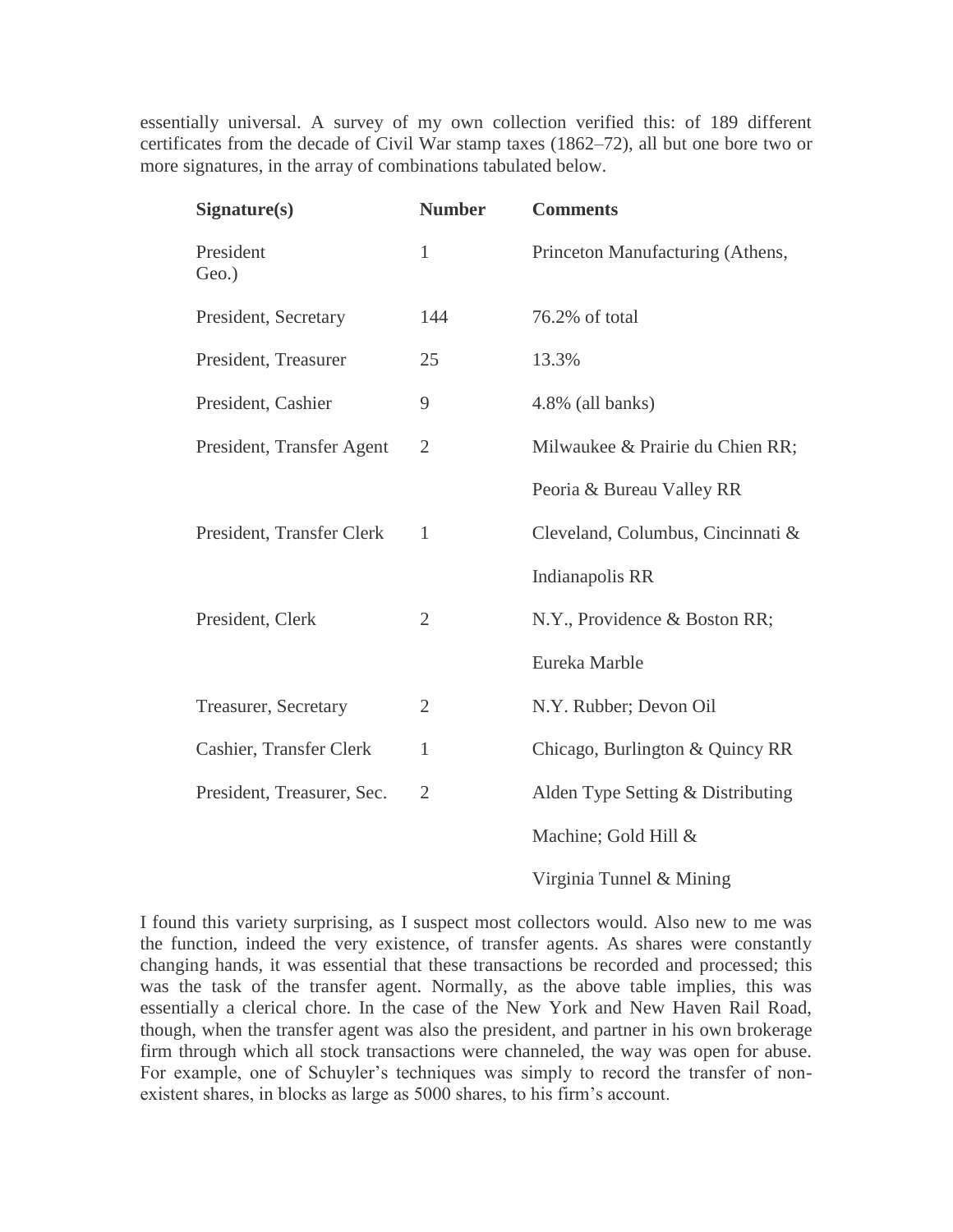#### **"Spurious" Survivors; the Battle in the Courts**

 Amazingly, a few certificates for Schuyler's spurious stock were included in the present find. Their identification was a byproduct of the legal battle that stemmed from the over-issues, which has been well outlined by Shaw (1972):

After the shock and outrage of the discovery had dissipated there remained vexing questions. What was to be done, what remedies could be pursued, who was to bear the loss? There were three different opinions respecting the fraudulent stock:

1) It was entirely bogus and constituted no claim whatever against the New Haven Railroad. As with counterfeit money, the loss rested upon any party accepting it.

2) It was entirely genuine, issued under authority of the president and transfer agent of the company, and should participate pro rata with all regularly issued stock.

3) It was not genuine, but, having been emitted by the authorized agent of the railroad company, it represented a genuine obligation. In brief, the company was responsible for the acts of its agent.

 There were persuasive arguments for and against each of these positions. The company's maximum share issue, as specified in its charter, was 30,000 shares of \$100 par value. The argument could be lodged, then, that it was *ultra vires* for the company to issue any stock in excess of this amount, and all of the purported Schuyler stock was a mere forgery. This could be countered with the assertion that the limit was \$3 million, but not necessarily 30,000 shares, and the specification could be complied with simply by reducing the par value of every share from its original \$100 to \$60. That would not, of course, avoid the loss, but would spread it equally, pro rata, among both the old stockholders and the Schuyler stockholders. Even if the Schuyler stock was not recognized as valid, those holding it could still make a good case that the railroad should be liable for losses occasioned by its president's defalcations.

 Since the resolution of these issues occupied the courts and some of the most outstanding lawyers of New York State for over a decade, their merits need hardly be debated here in full. From the beginning the New York City newspapers simply assumed that the Schuyler stock would be automatically recognized by the company. Most of the New York stockholders adopted the same view, or at least indicated a willingness to negotiate a compromise. It is only fair to point out, however, that the New York group was not impartial. Many of them held both genuine and bogus shares, others had had bogus shares pass through their hands and feared that they might be declared liable if the company itself avoided responsibility, and still others were brokers who felt that they were obliged to represent the interest of their customers. But a majority of the stock was held in Connecticut, and it soon became apparent that the "country" stockholders had quite a different attitude. Most of them were long-term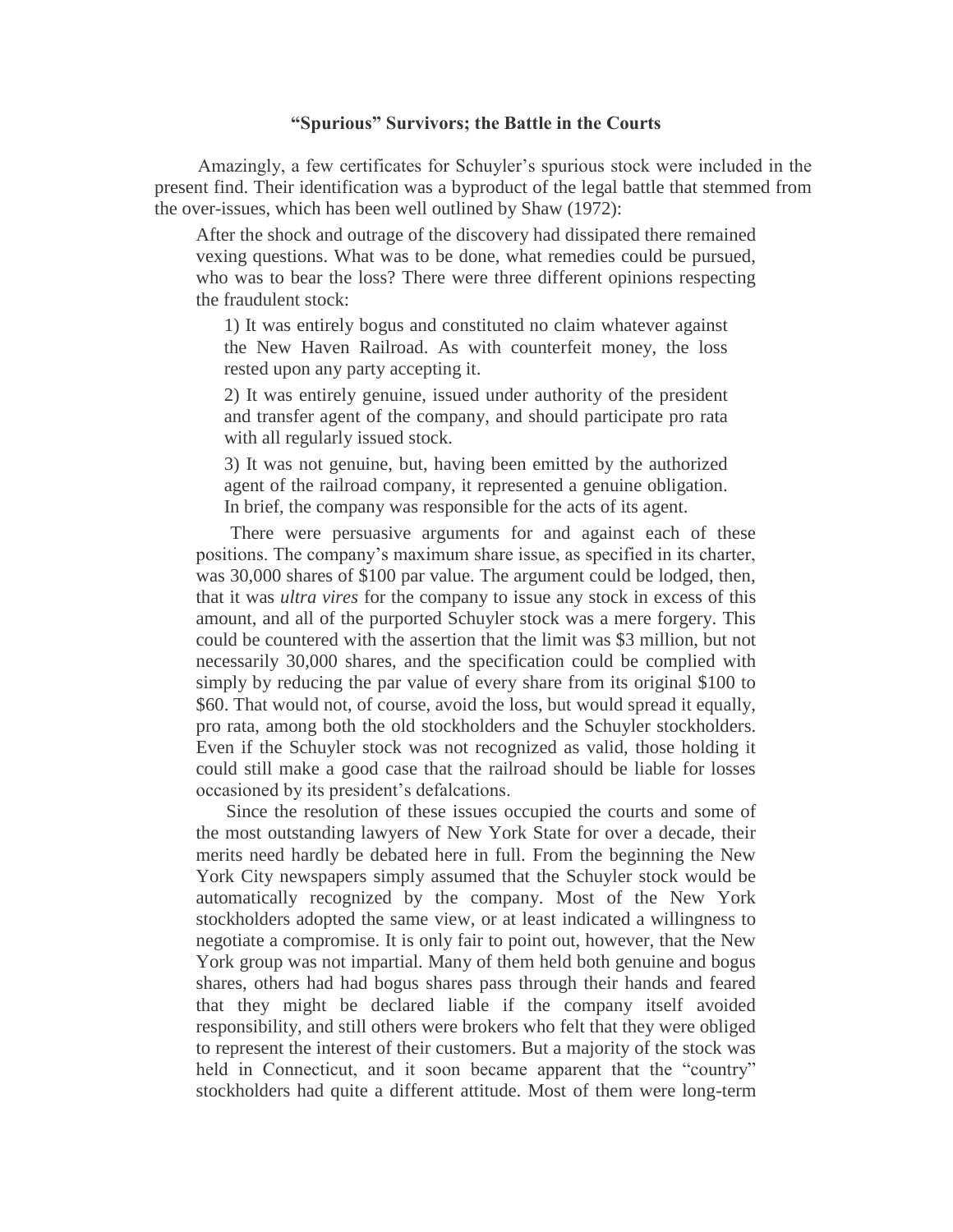investors, rather than stock traders, and they had scant sympathy with the Wall Street operators. Hence, they adamantly opposed any admission of responsibility by the company for Schuyler's misdeeds.

 Before the official position of the company could be established, however, one difficult question had to be settled. Who were the genuine stockholders? Who had a right to vote, or to speak, at stockholders' meetings? In most cases it proved possible to trace and identify the bogus stock, which was often held in large lots by creditors or assignees of Schuyler. But sometimes the bogus stock and genuine stock were inextricably intermingled. Suppose, for example, that one investor, call him Mr. A, held 50 shares of good and 50 shares of bogus stock. He sold this to a subsequent holder, Mr. B, who received a single certificate for 100 shares. Later on B sold 50 shares of his stock to C and 50 to D, each lot again being duly transferred by the company. Who, now, holds the bogus stock and who the genuine?

 Among the many suits touching on these issues, important decisions in 1856, 1860 and 1862 upheld the hard-line position taken by the railroad, that it bore no responsibility for the over-issued shares. The second of these, *New York and New Haven Railroad Company vs. Robert Schuyler and [322] others,* heard before Judge Ingraham of the misnamed New York Supreme Court in mid-1860, was useful in that it specifically identified the bogus shares for the first time; these findings are reproduced in the Appendix.

#### **The Company's Compromise Offer**

 Undeterred by these setbacks, a core group of holders of spurious stock pressed forward with appeals and counter-suits. Among them was the indomitable and deeppocketed Cornelius C. Vanderbilt, who had taken a large block of bogus stock as collateral for a loan to Schuyler. Perhaps sensing an eventual reversal of its legal fortunes, the railroad in October 1863 offered a compromise: for every two spurious shares surrendered, together with a renunciation of all claims arising there from, it would give one share of newly-issued stock. On these terms 12,396 bogus shares were surrendered, some 63% of the number originally issued (Shaw, 1972). Figure 7 above shows the form by which individual shareholders assented. The present find included twelve such agreements, listed below:

| <b>Shareholder</b>       | <b>No. of Shares</b> | Certificate #         |
|--------------------------|----------------------|-----------------------|
| George & Sam Brown       | 25                   | "No ctf."             |
| Sumner Bull              | 50                   | 4604                  |
| E. W. Clark, Dodge & Co. | 300                  | 4271 (100) 4255 (200) |
| Corning $& Co.$          | 50                   | "No ctf."             |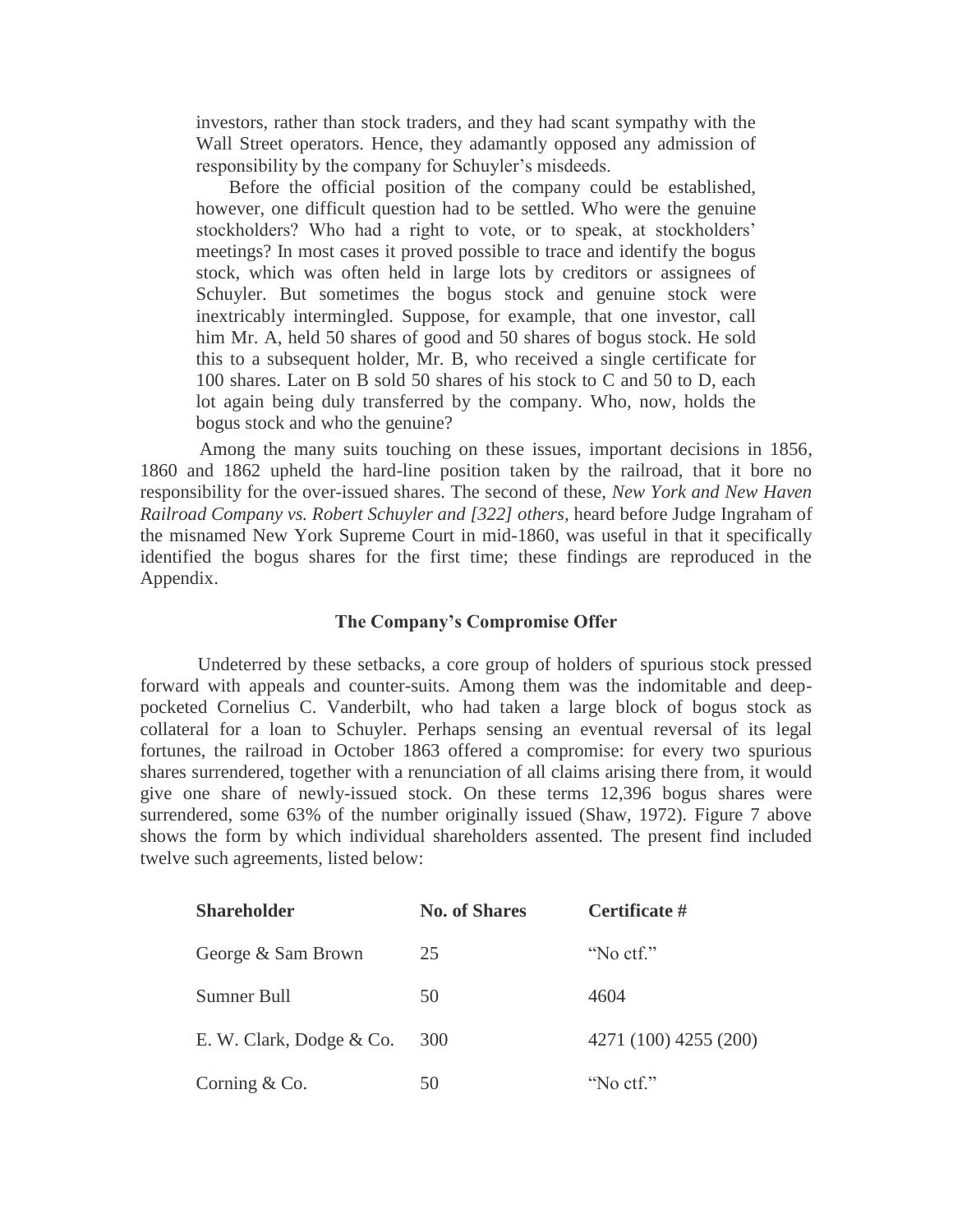| Genin & Lockwood       | 15  | 4475             |
|------------------------|-----|------------------|
| <b>Thomas Johnston</b> | 5   | 4057             |
| Jacob Little & Co.     | 261 | 4892, 4893 (100) |
| Henry Hart             | 10  | 4896             |
| W. S. Holabird         | 10  | 4167             |
| H. F. Pease            | 12  | "No ctf."        |
| J. Deming Perkins      | 15  | 4302             |
| George Phipps          | 4   | 69               |

To my delight, for four of these—those of Holabird, Johnston, Little and Phipps—the surrendered bogus certificates were also present in the find.

#### **Four Certificates for Spurious Shares**

 Certificate #4057 to Thomas Johnston is doubly desirable in that Schuyler's signature as Transfer Agent is not obliterated (Figure 8). The same can be said for certificate #4167, to W. S. Holabird, from which the power of attorney portion was cut away before it was pinned to the matching agreement (Figure 9).

Certificate #4893, to Jacob Little & Co., dated July 1, 1854, is unusual in that it was one of those transferred not by Schuyler, but by William Worthen (Figure 10). Schuyler had absented himself from his office June 29, 1854, pleading sickness. Nothing was suspected, but with his house of cards about to crumble, Schuyler had in fact fled the scene. In the early days of his absence, Vice President Worthen went to Schuyler's office, and acting as transfer agent innocently transferred 4446 shares of the false stock for 21 different persons and firms. On July 3 the fraud was discovered, and on July 5 made public; trading in the stock was suspended the same day (Withington, 1958; Shaw, 1972).

 The sole recorded Boston office certificate, to George Phipps (Figure 6) ads yet another twist to this tale. It was issued for 50 shares, only four of which were spurious. The exchange agreement, dated Framingham, May 20, 1864, is for just four shares, and an accompanying handwritten note from Phipps reads "I herewith enclose my Certificate for 50 shares ... , also receipt for two Shares of new in place of 4 of Bogus—please send my new Certificate by mail." On the certificate itself, reading upward at center left, "4 Shares Spurious" is written in purple (Figure 11). As shown in the Appendix, these details match precisely those given in the list of bogus stock identified in 1860. A century and a half after the fact, it is impossible to trace how spurious shares generated in New York came to be commingled with genuine in a certificate issued in Boston; we can only marvel that it did, and that the documents proving it have survived.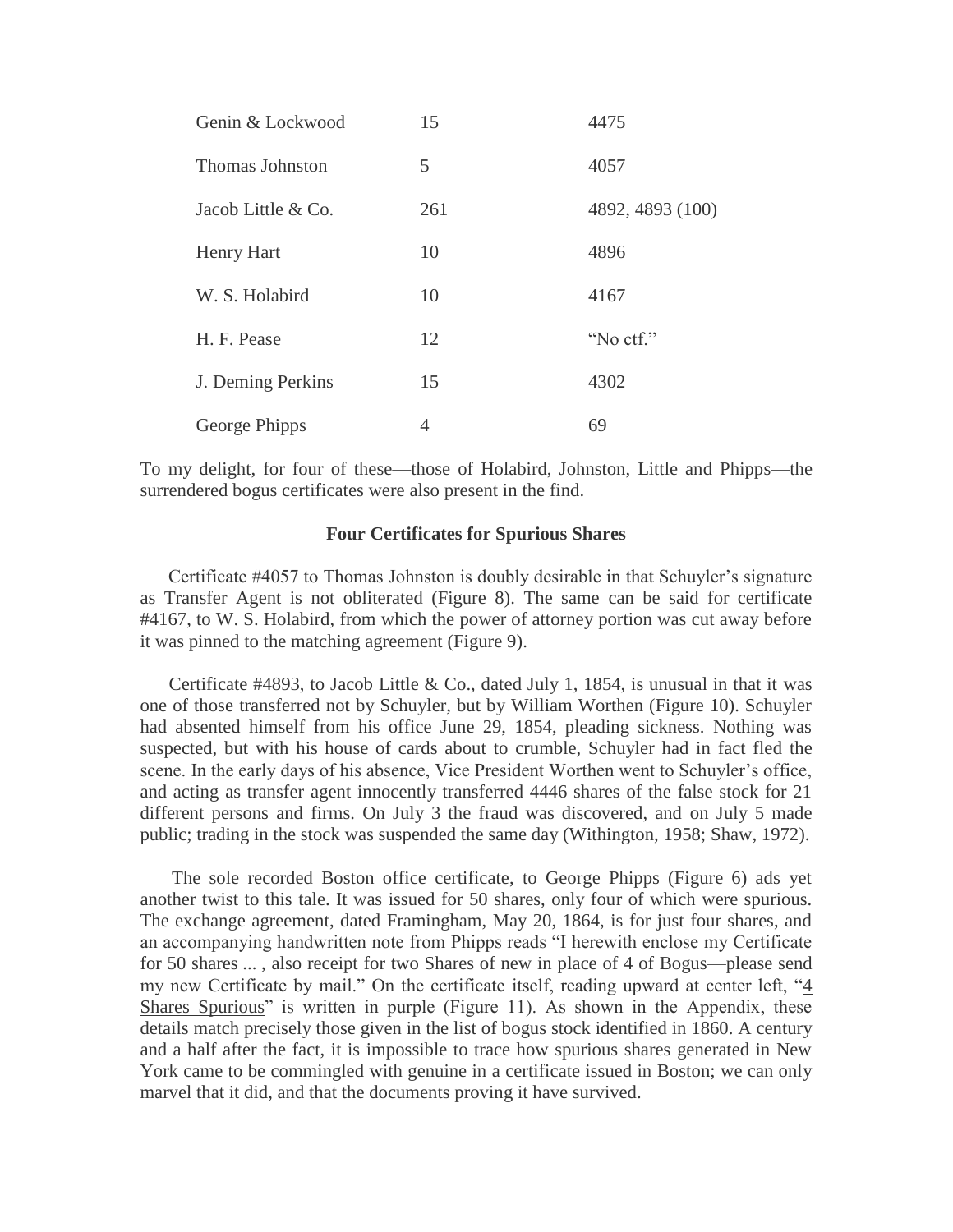Certificate #3963, issued October 8, 1854, to John Deane for 20 shares (Figure 12) might be thought spurious. It falls within the proper time window, and the Supreme Court's list does include 20 shares issued to Deane (see Appendix); they are attributed, though, to "no certificate." Moreover, this one is annotated "Canceled … by substitution," attested by hand stamp of Treasurer Wm. Bement dated March 31, 1863. It seems unlikely that a substitute certificate would have been issued if these shares had been spurious; more likely they represent a second, genuine block of 20 shares sold to Deane. This piece is philatelically notable, though, for its early matching usage of a widemargined 25¢ Power of Attorney imperforate affixed March 20, 1863.

 It seems reasonable to include these four certificates for spurious stock—the very instruments by which Schuyler's fraud was perpetrated—among the gems of 1850s Scripophily. The 1863–4 agreements for surrender of spurious shares are only slightly less significant, but are more in the nature of peripheral pieces. Together they comprise the only remnants of America's first large-scale stock swindle. The spurious certificates are among very few in the present holding not bearing revenue stamps; probably they survived by virtue of being tucked into the exchange agreements, which were stamped.

#### **The Commodore Grinds Them Down**

With the books closed on the railroad's compromise offer, there remained some 7000 spurious shares outstanding, their holders determined to receive full value. The undisputed champion of this cause was Vanderbilt; the 1860 Supreme Court list shows he held 2320 spurious shares, by far the largest block (see Appendix). The \$232,000 par value of his stock—the equivalent of some \$10 million today—was obviously a powerful incentive to persevere, but Vanderbilt may also have been motivated by a sense of personal betrayal. "The Commodore" had been a close associate of Schuyler's, even offering to rescue him if he could be assured that "all was right." The embattled financier had responded only by shaking his head (Withington, 1958). When the long legal war had finally ended, *Harper's Weekly* for February 10th, 1866, described it almost as a one-man crusade:

Year after year [the case had] dragged on, but little progress was made.

... At last, some six years after the commencement of the suit a Judgment was obtained … subsequently in favor of the Company.

This was so discouraging to the litigants that many of them, worn out by long waiting concluded to accept a compromise, which was offered by the Company. Thus at least one-half of the claims were adjusted.

But there was one man among the prosecutors who was not discouraged. This was Cornelius Vanderbilt. He had lent money to Schuyler on the so-called spurious stock. … The adverse judgment did not dismay him. If the Company had patience, so had he. If they had a long purse, so had he. He rejected the proffered compromise with derision and bade his lawyers appeal and prosecute the appeal with vigor. …

Then followed more tedious years of postponements, arguments and side issues, motions and counter-motions, and all the legal maneuvers,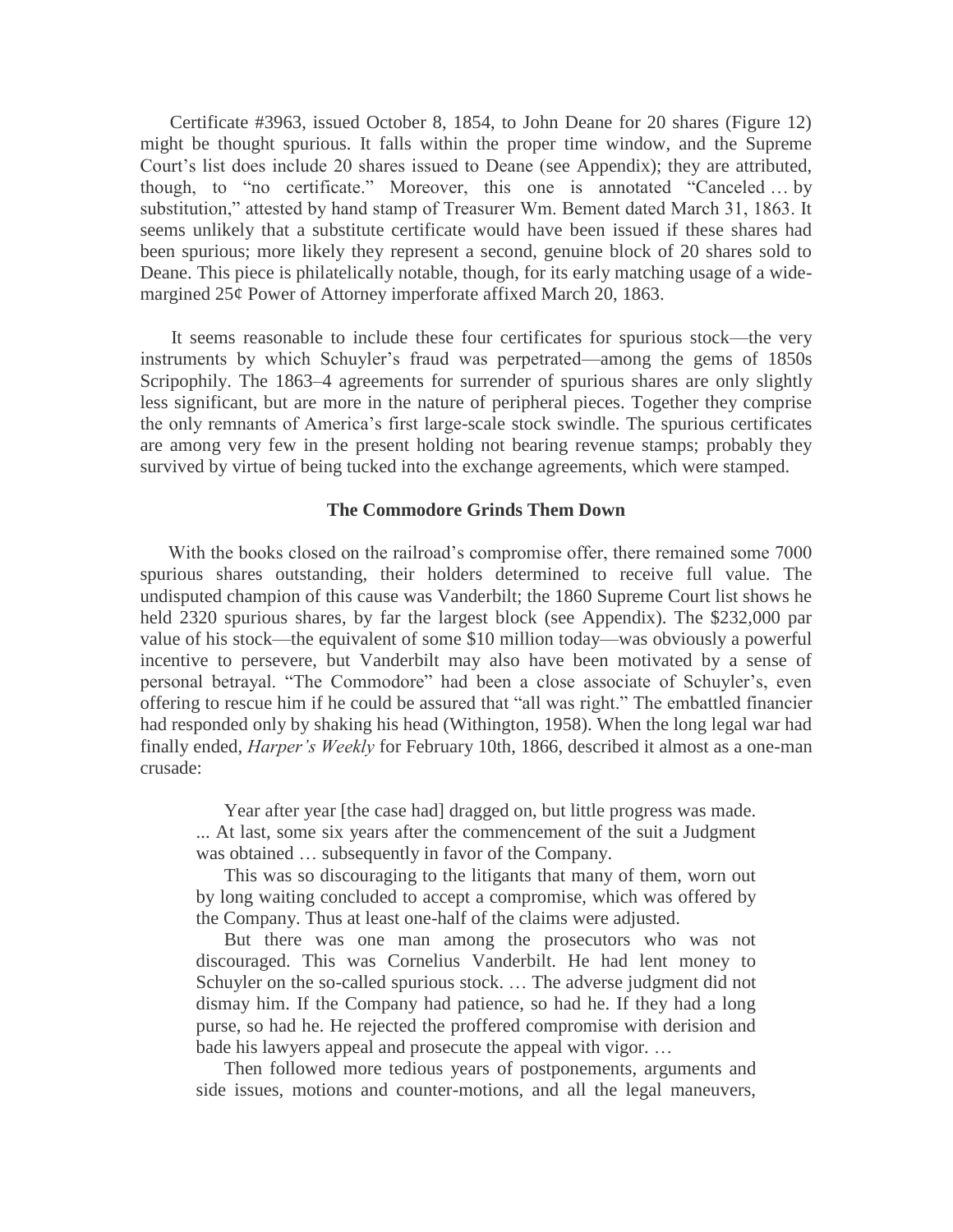which are so profitable to lawyers. … There is no doubt but the Company based its hopes in great part upon the death of Commodore Vanderbilt. If he died there was every reason to believe they might succeed in wearing out the other suitors and either induce them to accept the proposed compromise or defeat them altogether.

And he was an old man, over seventy, with heart disease (so 'twas said), with a fondness for fast horses, and a habit of being dashed out of his wagon from time to time. The New Haven Directors each morning carefully examined the deaths under the letter "V," and mutely prayed for the release of their relentless prosecutor.

Their prayers were not heard. The Commodore did not die. On the contrary, in spite of heart disease, fast horses and upsets he seemed to grow most pertinacious at the very time other men's patience would weary and, at the very moment the Company expected a season of repose, he was upon them more furiously than ever, with new motions and arguments and fresh reinforcements of lawyers. And so at last, after more than eleven years of waiting, he fought the suit to judgment in the Court of Appeals and won it—obtaining a decision for the whole amount claimed, with eleven years interest and costs. ...

The final legal battle, *New York and New Haven Railroad Company vs. Schuyler, Morris Ketchum, Edward Bement et al.,* known as the omnibus suit, had commenced in June 1865 and concluded that December. Since it was an appeal, the railroad appeared as plaintiff; the defendants were 323 original holders of spurious stock. Judge Noah Davis, delivering the opinion, concluded "a judicial investigation has shown that the apparent stock on the books was not real [and] that at some remote time it had its origin in a fraudulent over-issue. ... Does the peril of that fact rest upon the buyer? I think not. ..." The company was ordered to fully compensate the holders of the spurious stock.

#### **The Bill Comes Due: New Certificates**

 In January 1866 the company formalized its capitulation. Redeeming the outstanding 7000 spurious shares at par would cost some \$700,000, in addition to the considerably greater expenses already incurred. To meet these obligations the stock would be increased to 50,000 shares, par \$5,000,000. According to Shaw (1972) this was neatly accomplished at the expense of the existing genuine stockholders,

… by assessing each existing share—approximately 36,000 of them—\$75, in return for which each shareholder would receive a 40% increase in his stock. To put it another way, all shareholders suffered a dilution of 20%. (This was, of course, in addition to the previous dilution, when two bogus shares were exchanged for one genuine.)

The net effects would be several: the company would not have to woo and win new buyers of its stock; the assessment would raise some \$2,700,000, precisely enough to redeem the spurious shares and support the increase in capitalization from \$3 million to \$5 million; and the number of shares would rise, in round numbers, from 36,000 to 50,000.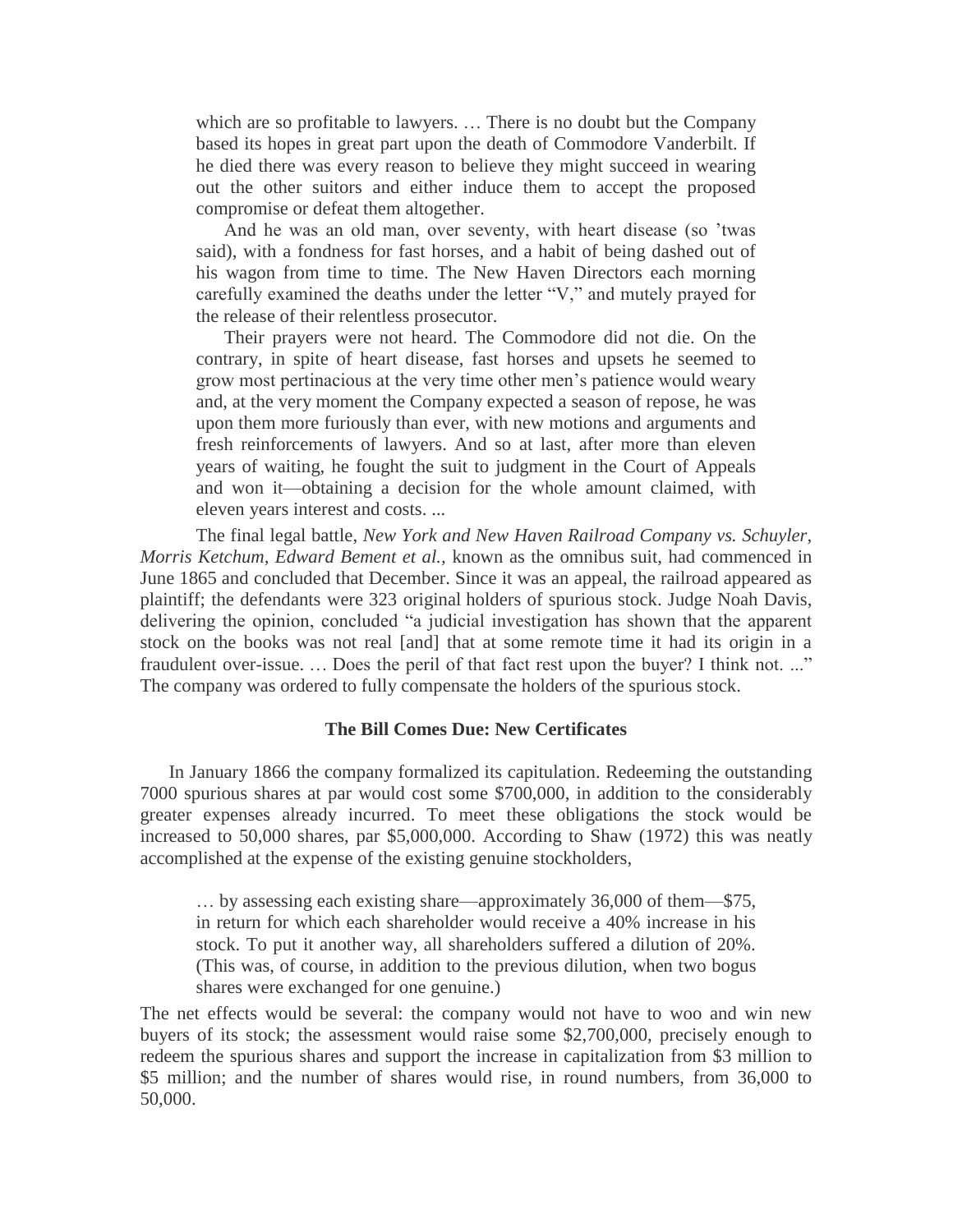As tidy as this solution is on paper, readers will perhaps share my sense of wonder that stockholders would assent to it. Rather than absorb a 20% loss, why not simply sell the stock? On the other hand, how many buyers would there be for shares facing a \$75 assessment? In fact, the very idea of an assessment that large seems outlandish. In the more familiar example of cash-strapped Western mining companies, assessments were typically a more palatable \$1–\$5 per share, in extreme examples as high as \$10. But \$75? On balance, this arrangement raises more questions than it answers. As it turns out, Shaw had the \$75 and 40% figures right, but their arrangement wrong.

 The *New Haven Journal* of January 24, 1866, quoted in the *New York Times* a day later, gives an alternative explanation:

### The Schuyler Fraud Case

 The case of ROBERT SCHUYLER et al. vs. The New-York and New-Haven Railroad, otherwise known in the New-York courts as the Omnibus suit, was decided in December by the Court of Errors of New-York, the court of the last resort in that State, in favor of the plaintiffs. The Judges awarded to the plaintiffs judgment and costs to the amount of \$900,000. The case can go no further, and the company have now made arrangements to pay the judgment and costs. On Monday the Directors met and voted to increase the capital stock of the road to \$5,000,000, which will raise enough funds to meet the amount required. On the 27th instant, the subscription books will be opened, and all who are stockholders then will be allowed to subscribe for the new stock by surrendering two and a half shares of their old stock for one of the new, and paying for the new stock \$75 per share. The capital stock of the company was formerly \$3,000.000. The amount of fraudulent [stock] was \$2,100,000. A large part of these were bought up by compromising with the holders, the capital stock being increased to accomplish it, and the holders giving two shares for one. The present increase will now pay up all the liabilities caused by the fraudulent issue. The road is considered worth \$10,000,000, and there is no doubt that the new stock will soon be taken, the great clog which the Schuyler frauds have been for years to the road will be removed, and the road will now enter on an era of great prosperity.

At first reading, this arrangement makes even less sense than that proffered by Shaw. Why shareholders would be expected to exchange two and a half shares of old stock for one of new is difficult to imagine, but that they would pay \$75 for the privilege is flatly impossible. Reflection shows that the actual proposal must have been the following. The old certificates were to be replaced by new ones showing the increased capitalization. For each share of old stock surrendered, holders would receive one of the new, and *in addition,* for every two and a half shares surrendered they would have the opportunity to purchase one share of the new at \$75. This was eminently sensible. If fully subscribed, some 14,000 new shares at \$75 apiece would raise \$1 million, enough to pay the \$900,000 awarded by the court in the Schuyler case. And the shareholders had a healthy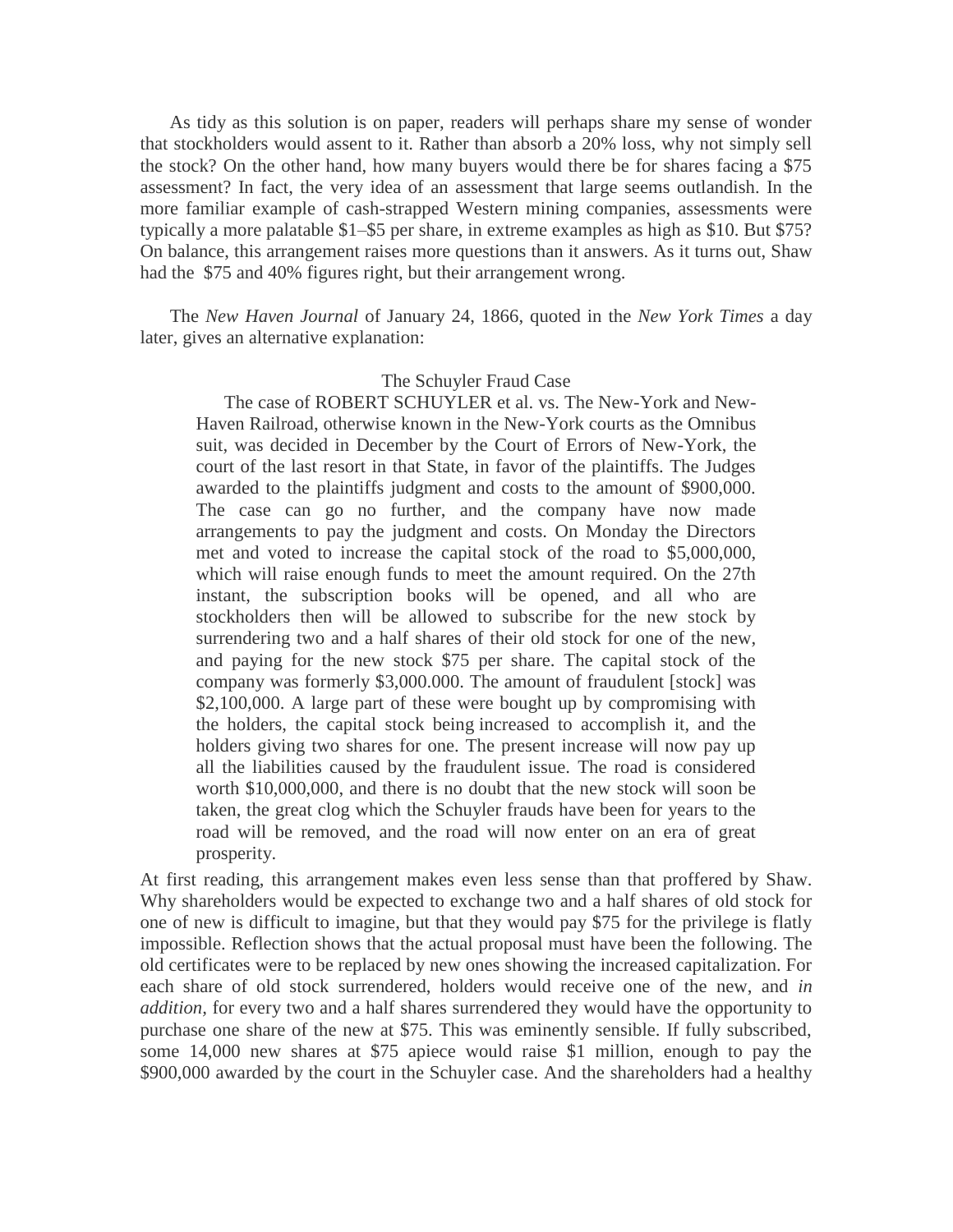incentive to subscribe; with the fraud cases settled and the road healthy, there was every prospect of the shares soon trading at par.

It can be said with certainty that this was the offer made by the company, and that it was very nearly fully subscribed, for these transactions have left a paper trail. The current find included a large number of receipts of the type shown in Figure 13, printed in red, reading:

> New York and New Haven Railroad Company No. ......... February ...............1866 Received from ............................................... ...................................................................... Dollars, in full for ........................ Shares of the CAPITAL STOCK of this Company. Certificates will be ready for delivery (on or after March 1st,) on surrender of this receipt.

.................................................Treasurer.

Then example shown is to Eli Whitney—alas, not the famous inventor, who had died in 1825, probably his like-named son (1820–94), or even his grandson (1847–1924). Another was made to Josiah Macy, namesake of the Josiah Macy, Jr. Foundation. For each of the receipts in the find, the dollar amount divided by the number of shares is \$75. This and the February 1866 date identify these as the receipts for the new stock proffered by the company to the existing shareholders. 585 receipts are present, with numbers ranging from No. 1, made February 1, 1866, to No. 1090, made March 31. With such a large sample—slightly more than every other one—we can assume with very small possible loss of accuracy that the entire group comprised 1090 receipts, and that the sample is an excellent representation of the whole. These 585 receipts account for 7236 shares, an average of 12.37 per receipt, which predicts with a probable error of no more than a few hundred that the total number sold was 13,482.

 The actual number sold is buried in the company's Annual Report for the year ending March 31, 1866, which was summarized in the *New York Times* of May 17, 1866. Listed, as income is "Proceeds of allocated stock, \$1,001,025.00." This figure is exactly divisible by \$75, and must represent the sale of new shares at that price; doing the division yields a total of 13,347 shares sold, in eminently satisfying agreement with the estimate from our receipts.

 Thirteen of the 31 certificates in the present find may have been among those surrendered in 1866. The others all bear hand stamps or notations indicating earlier cancellation (see Figures 3, 5, 12), but these do not (e.g., Figure 4). Eight of them, all made to the firm Bischoffsheim & Goldschmidt of London on October 12, 1852, consecutively numbered (#3455–62), are conspicuous by the anomalous use of revenue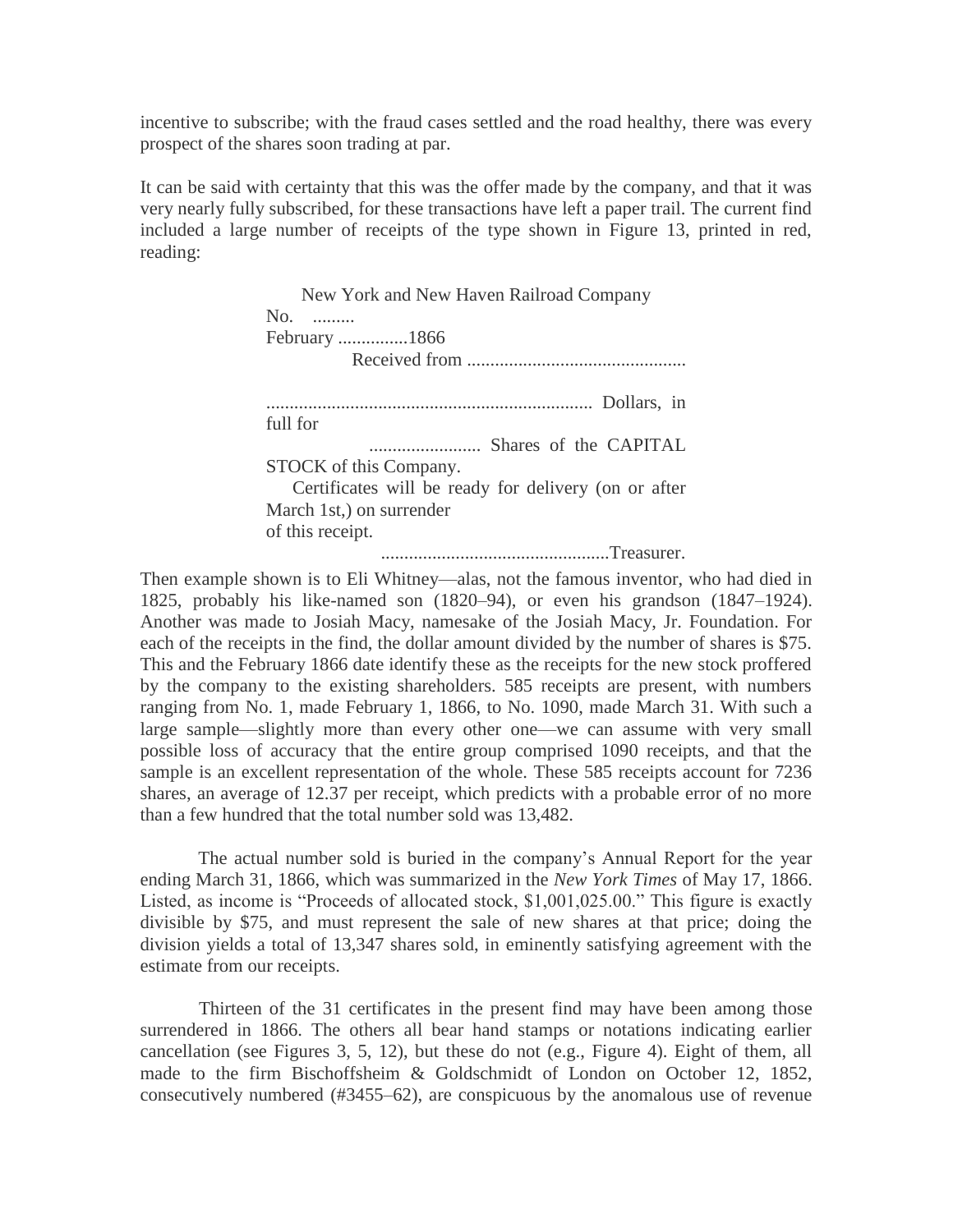stamps. On each the power of attorney for stock transfer was executed September 9, 1859, more than three years before the Civil War stamp taxes took effect, yet in each case a 25¢ Certificate stamp has been affixed, cancelled by pen strokes (Figure 14). Documents liable to stamp tax, but not duly stamped, could not be admitted as evidence in any court, and thus had no legal standing (Mahler, 1988). In order to ensure legality documents could be stamped after the fact by any interested party. When unsure of the tax laws, those affixing the stamps tended to err on the side of caution. This is evidently what was done here, but who would have gone to such lengths to assure the legality of these transfers is an open question.

#### **Where are the 1866 Certificates?—and a Footnote**

 Certificates showing the new capitalization of 50,000 shares and \$5 million would bookend the paper trail of the Schuyler fraud. Surprisingly none appear to have survived; they are not listed by Cox. The find did include another bundle of documents that may bear on this matter. These are receipts for stock similar to those just discussed, printed in brown, not red, with wording:

| New York and New Haven Railroad Company                       |
|---------------------------------------------------------------|
| No.<br><b>New</b>                                             |
|                                                               |
| Received from                                                 |
|                                                               |
| Dollars, on account of                                        |
|                                                               |
| CAPITAL STOCK of this                                         |
| Company, authorized August 8, 1866.                           |
| Certificates will be ready for delivery (on or after December |
| 3d., on surrender of                                          |
| receipts for full paid Stock.                                 |

................................................... Treasurer.

(Figure 15). Buyers paid \$100 per share, usually in two installments, the first always for \$10 per share in late September to mid-October, the second for \$90 per share in late October to mid-November, but with occasional stragglers as late as January 1867; and in about 20% of cases, in a single payment of \$100 per share. The illustrated example records a second installment payment of none other than Cornelius Vanderbilt, of \$23,310 for 259 shares; the matching receipt for his initial installment was also present. The find included 518 receipts to 357 buyers for 3584 shares, with numbers ranging from No. 1, made September 17, 1866, to No. 1745, made January 15, 1867. Vanderbilt's was by far the largest purchase, the average hovering just above 10 shares.

 Assuming these comprise a representative sample of the entire group, we can estimate the total number of shares subscribed. Of the 518 receipts here, 124 were for just one of the \$10 or \$90 installments, with the complementary installment receipt missing. These 124 missing receipts contribute no new information about buyers or shares, but are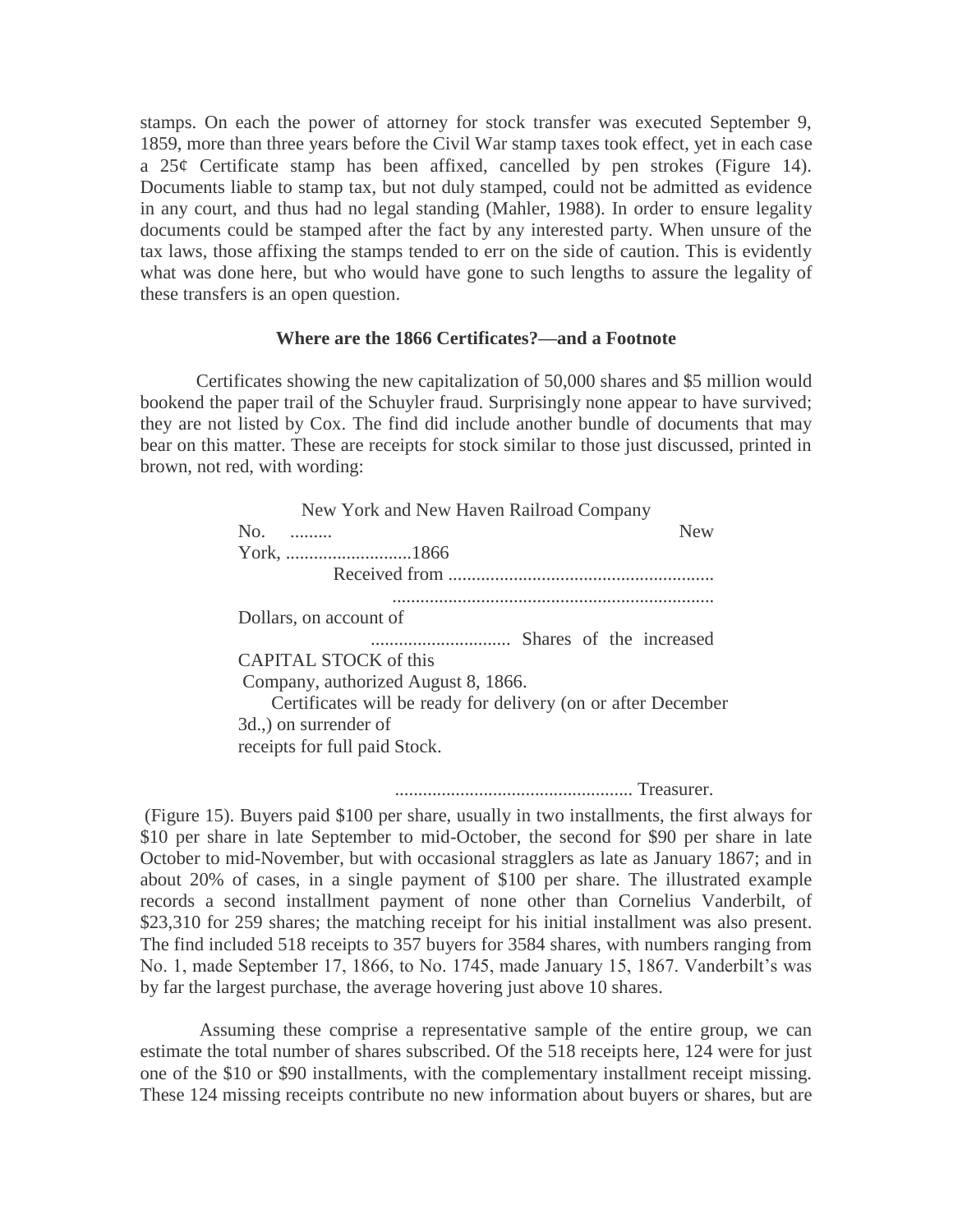useful in that they enable the calculation that the full complement of receipts for our 357 buyers numbers 642. Since the sample accounts for roughly a third of the group, the estimated size of the entire group is 1746. By simple proportionality, the estimated number of buyers represented by 1746 receipts is thus 971, and the number of shares purchased, 9747, plus or minus a few hundred. This suggests that the company increased its capitalization yet again in August 1866, to 60,000 shares and \$6 million.

 Internal evidence from the two batches of receipts—the red, from February/March of 1866, at \$75 per share, and the brown, from later that year, at \$100—provides more evidence for this. The two batches had 160 names in common. For these, the number of shares subscribed in the later batch was a nearly constant fraction of the number subscribed earlier, averaging 0.67. Particularly striking was that whenever the earlier number was a multiple of ten, the later was almost always exactly 70% as large: ten shares and seven; 20 shares and 14; 40 shares and 28; and so on, a pattern difficult to ignore. From this we can deduce that shareholders, having already had the opportunity to increase their holdings by 40% earlier in the year, were in the second call for subscription allowed another 20% increase. To see this easily, consider a party originally owning 100 shares; with the first subscription he adds 40, and with the second, 28 more; the second increase is precisely 20%. For the entire population of shareholders, if fully subscribed, this translates to an increase from 50,000 shares to 60,000. Our independent estimate that roughly 10,000 shares were sold is completely consistent with this. Simply on the basis of these receipts we can predict with complete confidence that the company increased its capitalization to 60,000 shares and \$6 million in August 1866, and that the offer was almost immediately fully subscribed, or nearly so.

 This sudden second increase may also have been motivated by debts related to the Schuyler fraud. It was only in its Annual Report of 1868 that the company could report that the last claims had been settled, bringing the final aggregate cost to \$1,772, 869 (Shaw, 1972).

- Ackerman, William K. *Historical Sketch of the Illinois-Central Railroad, Together with a Brief Biographical Record of its Incorporators and Some of its Early Officers.* Chicago: Fergus Printing Co., 1890.
- Anonymous. Notes of the Month. *The Bankers' Magazine; Journal of the Money Market and Commercial Digest* 14 (January–December): 596, 1854.
- Cox, Terry. Collectible Stocks and Bonds from North American Railroads [\(http://www.coxrail.com\)](http://www.coxrail.com/).
- Mahler, Michael. *United States Civil War Revenue Stamp Taxes.* Pacific Palisades CA: Castenholz and Sons, 1988.
- Mahler, Michael. *A Catalog of United States Revenue-Stamped Documents of the Civil War Era by Type and Tax Rate.* Rockford, IA: American Revenue Association, 1999.
- New York and New-Haven Railroad. *New York Times,* May 17, 1866.
- *New York and New Haven Railroad Company vs. Robert Schuyler and others.* New York Supreme Court, Judge J. Ingraham, Special Term 1860.
- The Schuyler Fraud Case. *New York Times,* January 25, 1866.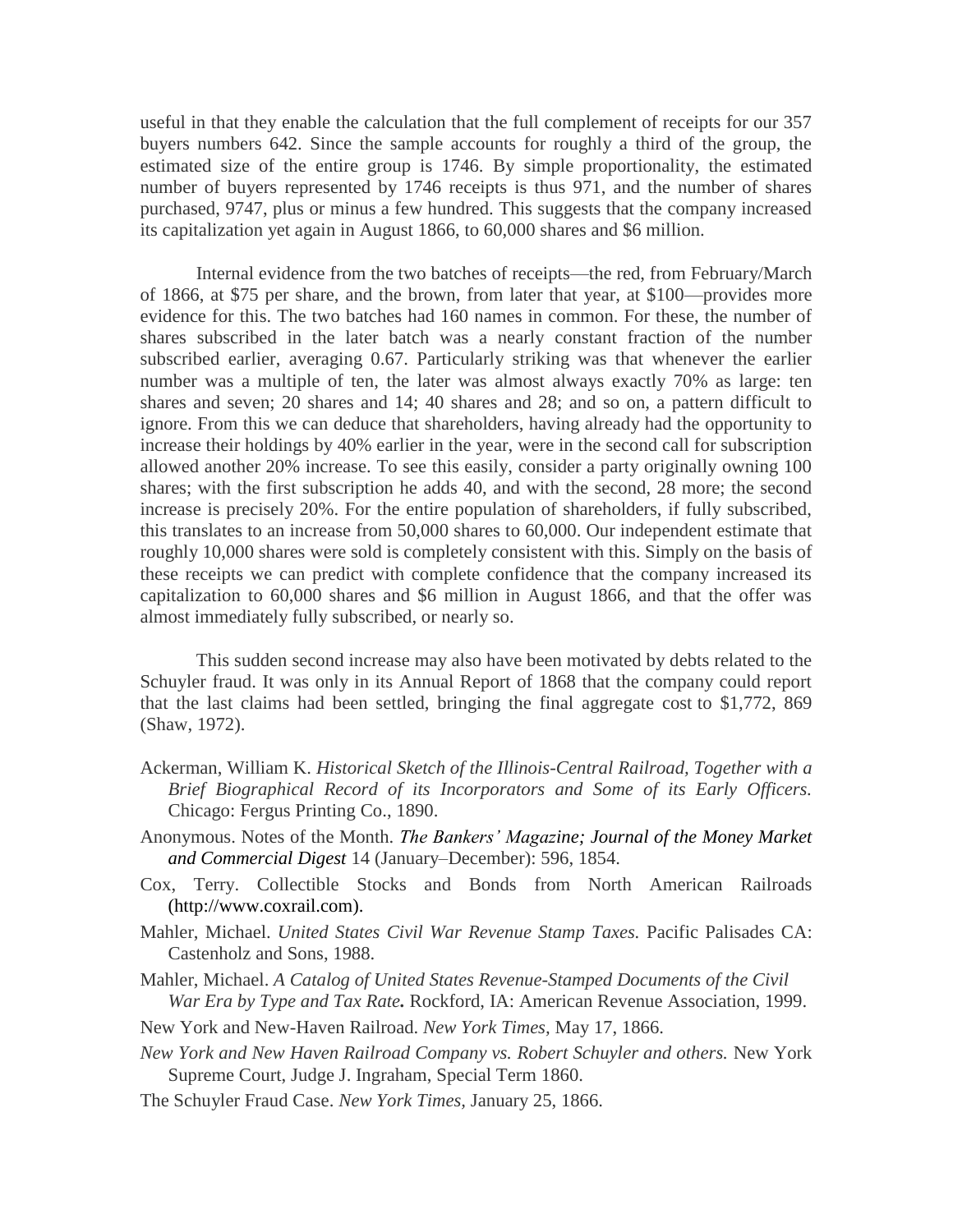Shaw, Robert B. The Great Schuyler Stock Fraud. *Railroad History* 141:5–18, 1972.

Smith, Grant H. *The History of the Comstock Lode, 1850–1920.* Reno: University of Nevada Bulletin, Geology and Mining Series No. 37, 1943.

Withington, Sidney. The Strange Case of Robert Schuyler. *Railway and Locomotive Historical Society Bulletin* 98:32–46, 1958.

## Footnotes

[1] In an attempt to speed the delivery of stamps to the public, on November 7, 1862, the order was given to "fill all orders with utmost dispatch without perforating." The resultant imperforate or partly perforated stamps are generally scarce to rare, and sought by specialists.

[2] It is the state's highest trial court, but its decisions are subject to appeal to the Court of Appeals.

[3] Schuyler claimed to be suffering from "a dangerous hemorrhage of the lungs." The *New York Herald* of July 6 politely demurred: "Mr. Schuyler has not been confined to his house by sickness lately. The statements about an attack of hemorrhage of the lungs were inventions. He has gone to Canada or some other cool place. New York was too hot for him." (Withington, 1958).

[4] Judge Davis took the company to task elsewhere in a picturesque, 59-page analysis, in which he pointed out that the Directors had "handed over to Schuyler the substance of all their authority, and then for nearly seven years laid down to sleep in supine indifference at his feet. … Aroused by the shock of the calamity which their folly had induced, are they now to look calmly over the wreck with no answer to its innocent victims but that of Macbeth to the ghost of Banquo?" (Withington, 1958). He evidently felt no need to inform his readers *what* Macbeth had said ("Thou canst not say I did it!"). If nothing else, this is an impressive testament to the literary sophistication of the public in 1860, or at least to Davis's estimation of it.

[5] 30,000 had been authorized in 1851, and 6198 more issued in the one-for-two exchange for spurious shares surrendered in the 1863–4 compromise.

[6] More accurately, a *loss* of 20%. To see this, value shares at par (\$100). For each share bought at \$100 and assessed \$75, 1.4 shares of the new stock would be received, worth \$140, just 80% of the \$175 outlay. The stock had been diluted by 40%, true, but since each holder now had 40% more of it, his stake in the company remained unchanged.

[7] The Bullion Mine on the Comstock Lode was arguably the most heavily assessed in the history of Western mining, but even here individual assessments were never more than \$10 per share. Tantalizingly located near the center of the Lode, bracketed by proven producers Chollar-Potosi immediately to the north and Consolidated Imperial to the south, the Bullion tempted a succession of owners and an army of investors. As described by Smith (1943), "Assessments of \$10 a share were levied like clockwork every ninety